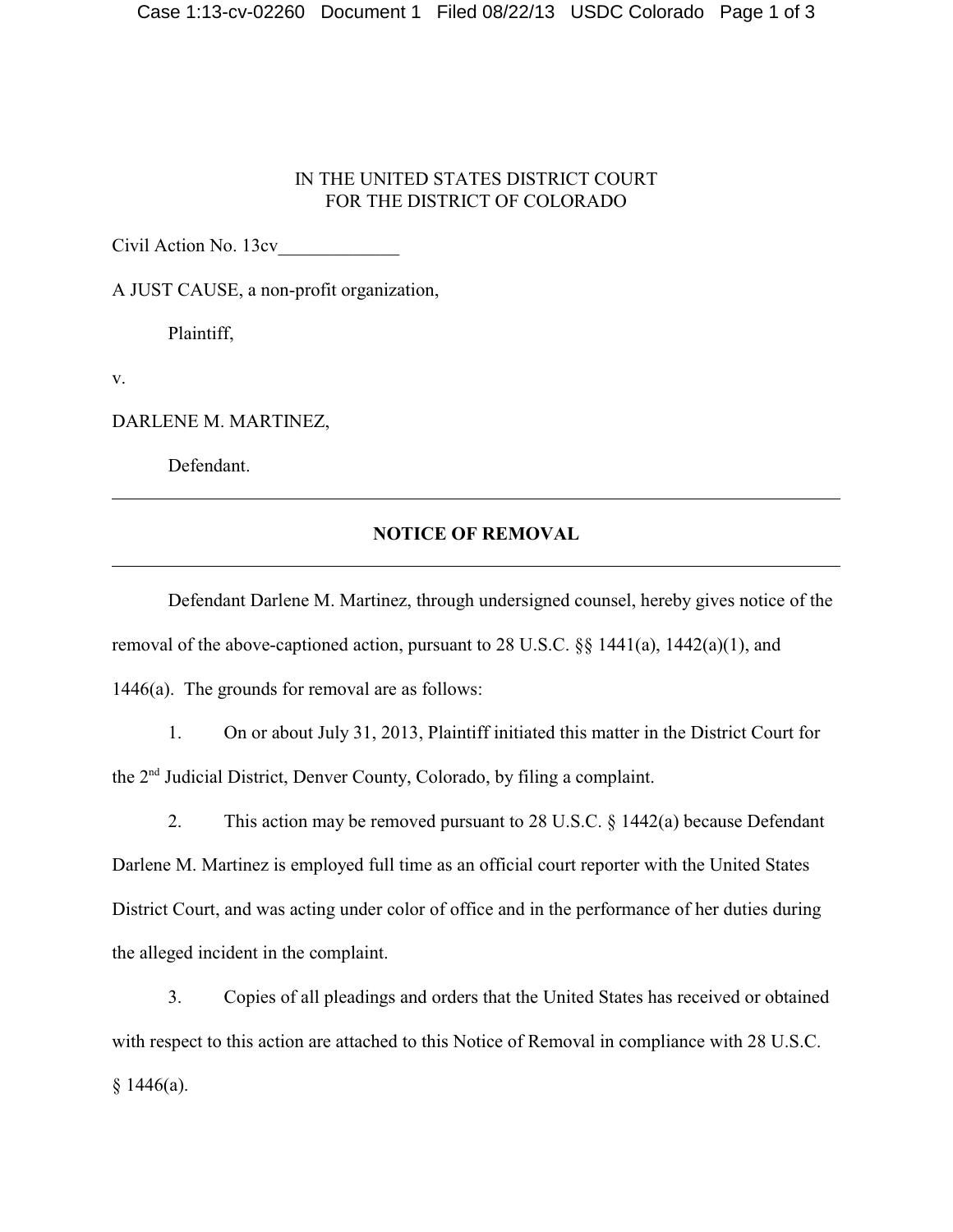4. In compliance with D.C.COLO.LCivR 81.1, the United States will promptly file with this Court any other pleadings, motions and papers from the state court file once it receives a copy of those documents.

WHEREFORE, notice is given that the action now pending in the District Court for Denver County, Colorado, Case No. 2013cv33380, has been removed to this Court.

DATED: August 22, 2013.

JOHN F. WALSH United States Attorney

s*/Michael C. Johnson*  MICHAEL C. JOHNSON Assistant United States Attorney U.S. Attorney's Office 1225 Seventeenth Street, Suite 700 Denver, CO 80202 Phone: (303) 454-0100 michael.johnson2@usdoj.gov

Attorneys for Defendant